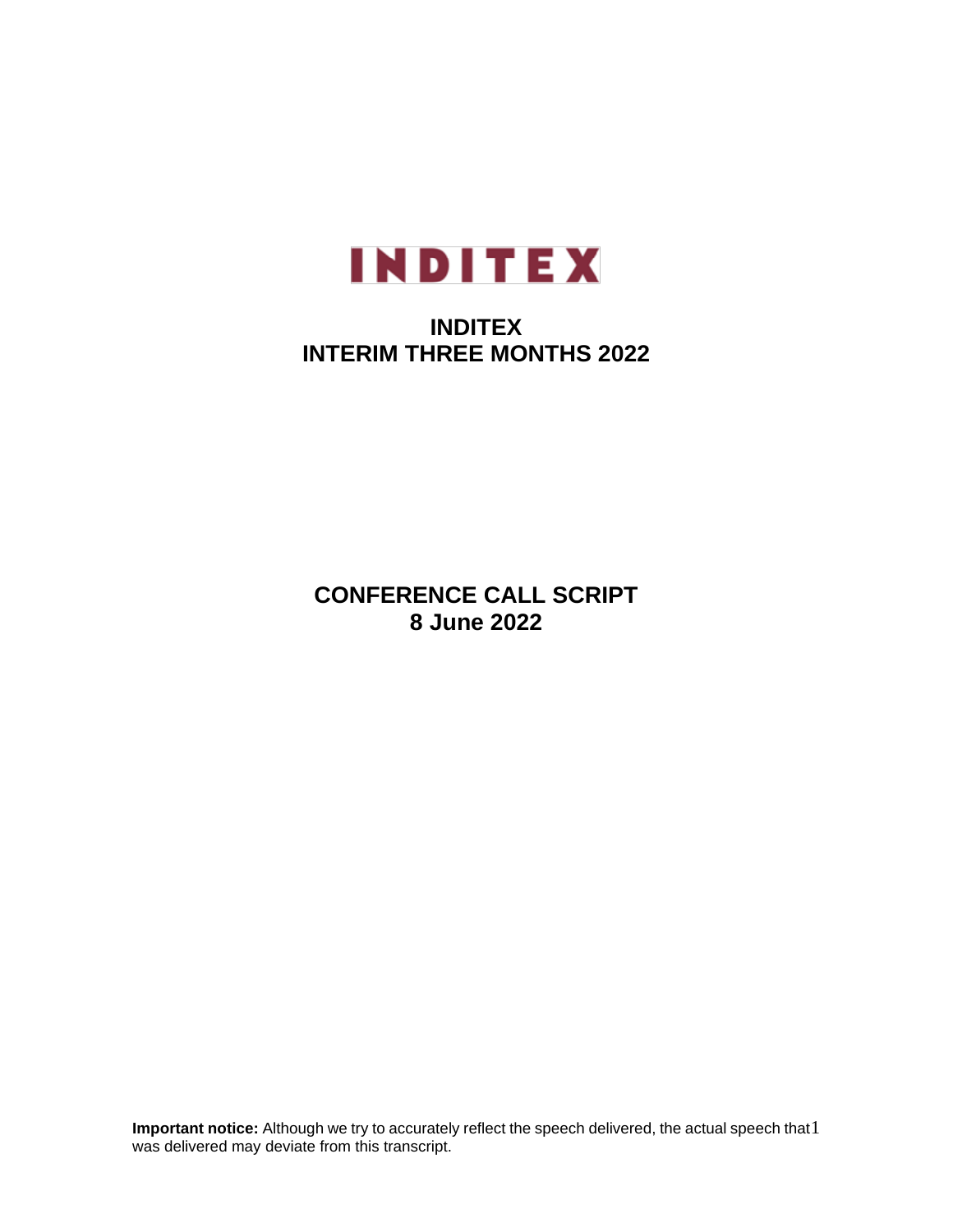# **INDITEX PARTICIPANTS**

**Óscar García Maceiras** - CEO **Ignacio Fernández** - CFO **Marcos López** - Capital Markets Director

# **Conference Call Participants**

**Richard Chamberlain,** RBC **–** Analyst **Anne Critchlow,** Société General **–** Analyst **Rebeca McClellan,** Santander **–** Analyst **Warwick Okines, Exane BNP Paribas** – Analyst **Nick Coultier, Citi** - Analyst **James Grzinic,** Jeffries **–** Analyst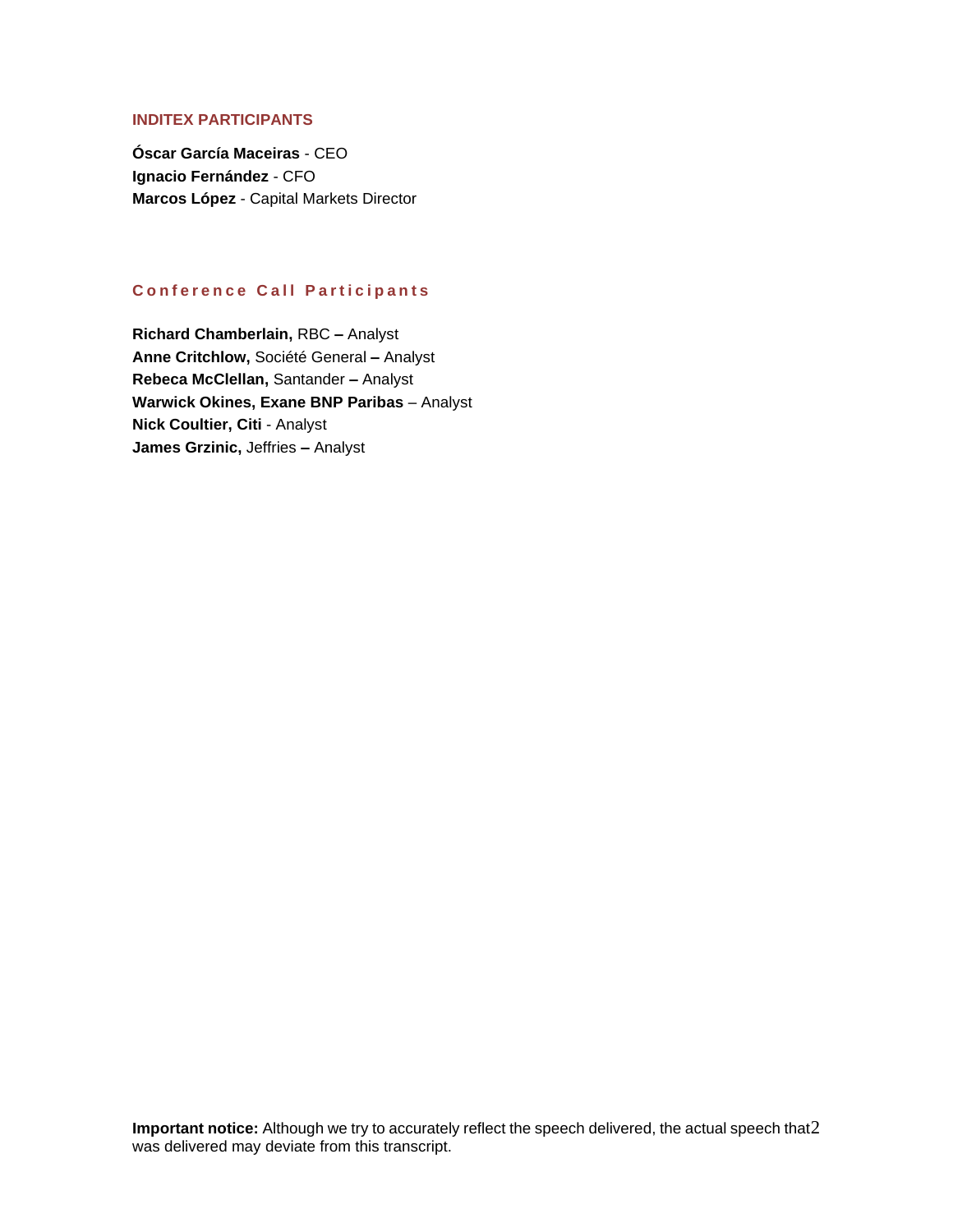## Introduction: Marcos López – Capital Markets Director

Buenos días a todos, Good Morning everybody. A warm welcome to all of those attending this presentation of Inditex's Results for the interim three months 2022. I am Marcos López, Capital Markets Director.

The presentation will be chaired by Inditex's CEO Oscar García Maceiras. Also with us is our CFO Ignacio Fernández.

As usual, the presentation will be followed by a Q&A session starting with the questions received on the telephone and then those received through the webcast platform. Before we start, we will take the disclaimer as read.

And now over to Oscar.

Slide 4: CEO

Slide 5: 2021: Strong operating performance

Slide 6: 1Q2022: Strong operating performance

Good morning to everybody and welcome to Inditex's results presentation.

In the first quarter of 2022, our fully integrated model has accelerated its differentiation. Let me cover some of the details.

We have had a very strong operating performance as the initial Spring/Summer collections were very well received by our customers. This performance has been strong across all geographies, with the exception being those markets subject to restrictions. The robust growth in the US market continues to take place.

The period has been marked by a significant rebound in traffic to stores. Over the first quarter 2022, our store sales increased markedly and to date, continue to do so, with store differentiation being key to this.

The execution of the business model was very strong. Our operating performance places us in a robust financial position. We have generated significant free cash flow, which takes our net cash position to 9.2 billion euros. Based on the expansion of our fully integrated platform we continue to see lower capital intensity going into the future.

All this in conjunction with a predictable, attractive dividend policy.

Our diversified presence in 215 markets with low market penetration allows us to enjoy significant global growth opportunities. We have complete confidence in our unique business model.

## Slide 7: 1Q2022: Strong operating performance

Let me highlight some key figures for the year thus far.

Sales reached 6.7 billion euros, 36% higher versus the first quarter of 2021. As mentioned, traffic to our stores increased markedly.

To put the strength of the operating performance over the first quarter into context, we have generated the strongest gross margin in many years.

Important notice: Although we try to accurately reflect the speech delivered, the actual speech that3 was delivered may deviate from this transcript.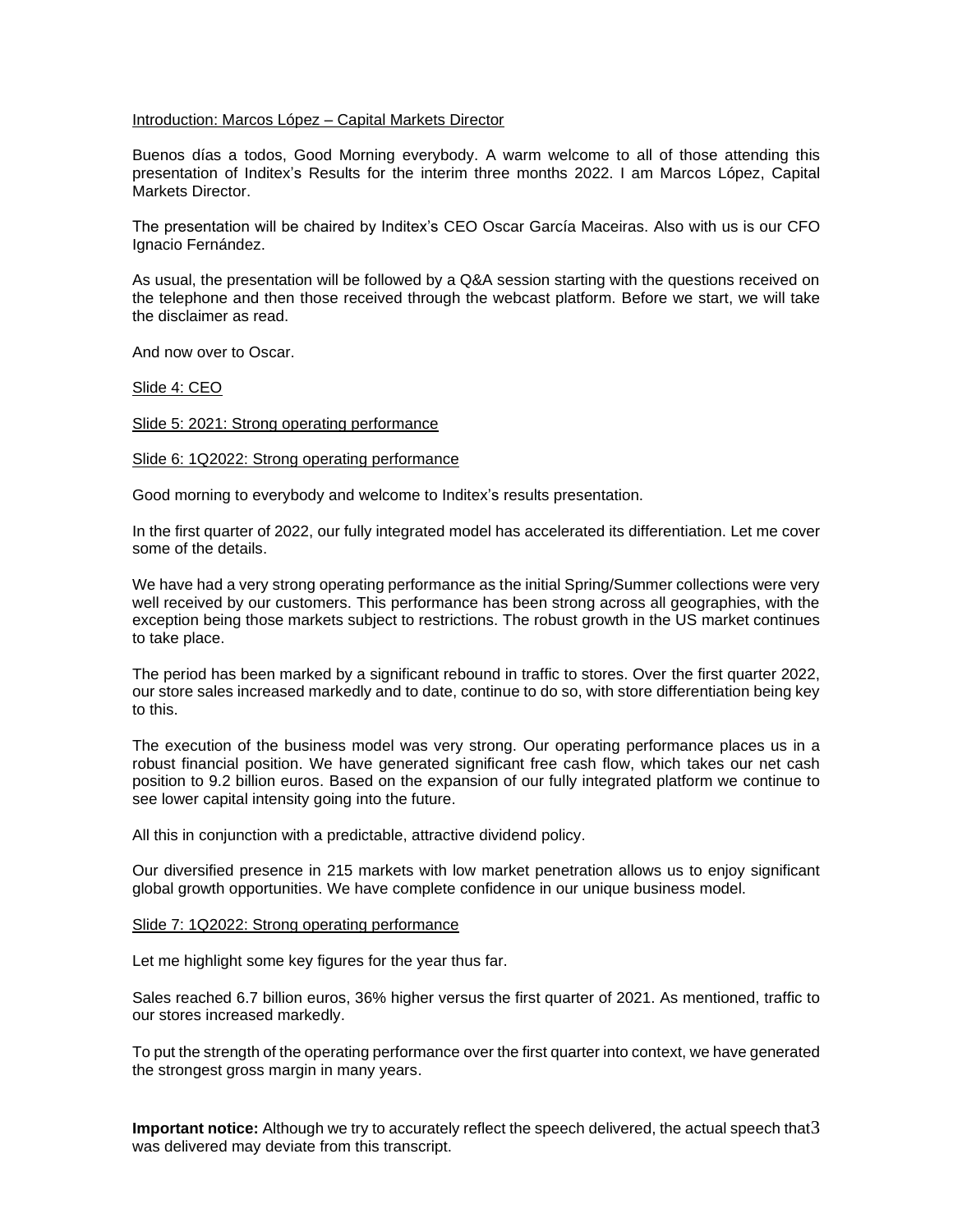We have made the decision to provision all expected expenses corresponding to the Russian Federation and Ukraine for 2022 with an extraordinary charge of 216 million euros.

Operating expenses were tightly managed and grew well below sales growth.

On the bottom line, net income increased 80% to 760 million euros. The net income excluding the provision would have been 940 million euros.

Our operations continue to generate strong cashflows.

I would like to comment on some initiatives of this season which are driving the increasing levels of commercial differentiation we are seeing.

## Slide 8: Zara Woman Studio

We continue providing the latest fashion in a fully integrated way. A good example of this is the seamless store and online execution that can be seen in the Zara Studio Collection.

Slide 9: Zara Man Studio

Or, the Zara Man Studio collection

Slide 10: Zara Kids Summer Camp

The Zara Kids Summer Camp collection

Slide 11: Zara Home I'm awake, a collection for newborns

Zara Home I'm awake, a collection for newborns

Slide 12: Massimo Dutti's Limited Edition

Massimo Dutti's Limited Edition

Slide 13: Bershka Festival Season

Bershka's Festival Season

Slide 14: Pull&Bear Dresses Editorial

The Pull&Bear's Dresses Editorial.

Slide 15: Stradivarius Ø waste denim

Stradivarius Zero Waste Denim collection, made 100% from recycled fibres.

Slide 16: Oysho On the beach collections

…and finally, Oysho's on the beach collections.

Slide 17: Zara Madrid's Plaza de España (Video)

I would like to highlight a key project of this season: The Zara store in Madrid's Plaza de España.

Important notice: Although we try to accurately reflect the speech delivered, the actual speech that4 was delivered may deviate from this transcript.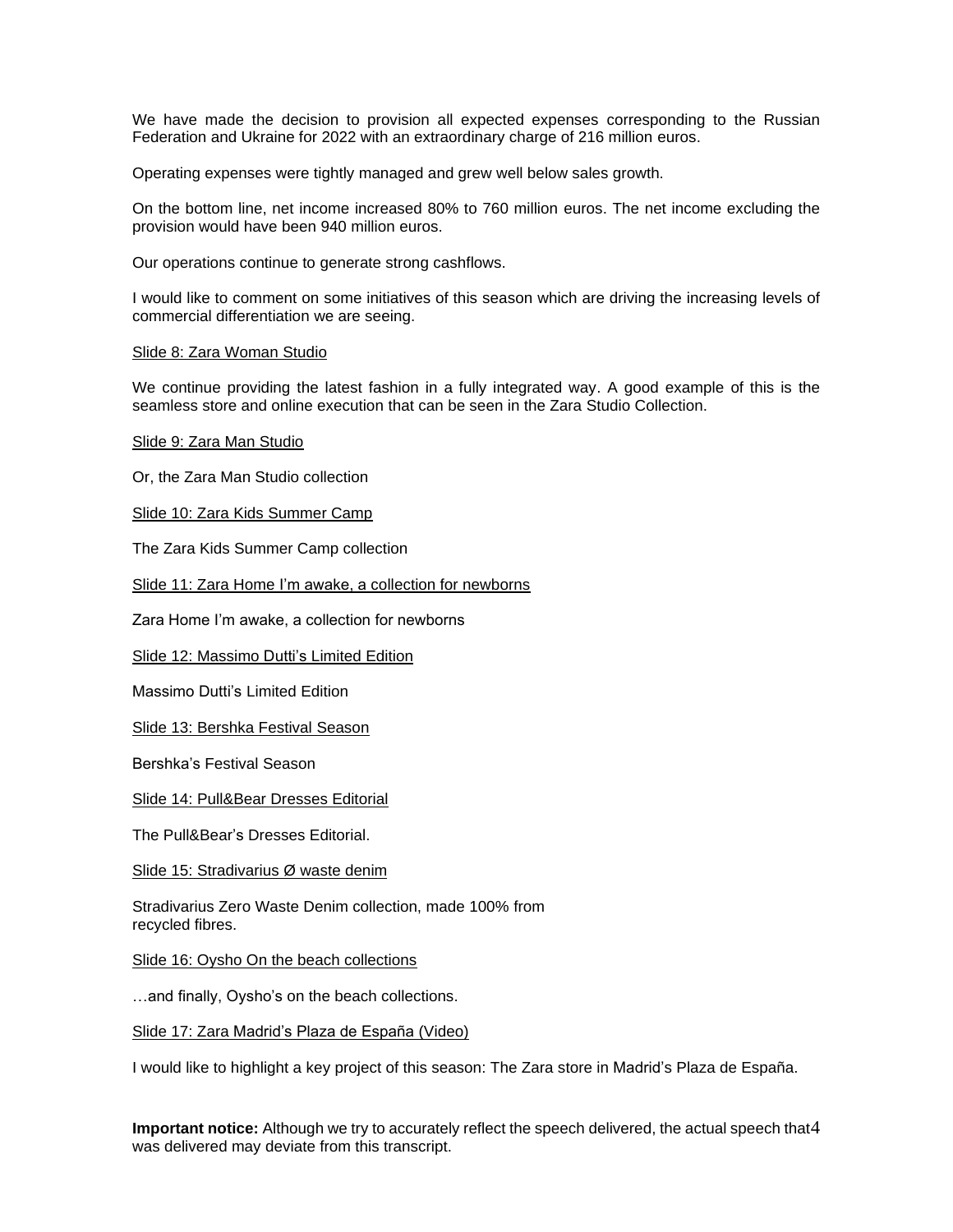The store is the largest Zara in the world showcasing the latest fashion with the most up-to-date image.

It also includes all the features of our Digital store mode, allowing a complete digital experience.

For example, customers can utilise applications to geolocate products

…to reserve fitting rooms…

…to use self-check-out through Pay&Go…

…to employ click and collect points for online orders…

…to use silos for online returns to the store…

…and finally, customers are able to use clothing recycling points, helping us to push forward in terms of circularity.

All these factors combine to offer customers one of the most advanced store experiences anywhere today and serves to further demonstrate the clear advantages of our fully integrated approach.

I'll hand you over to Ignacio now for the Financial Summary.

## Slide 18: CFO

Slide 19: Financial Summary

Thank you Oscar.

## Slide 20: 1Q2022: Very strong operating performance

As you have seen in our release, Inditex had a very strong operating performance in the first quarter of 2022. We have executed well in what has been a challenging operating environment.

We have managed the supply chain very actively, and this has driven a healthy performance in the gross margin. Operating expenses have of course been tightly managed.

As already mentioned, we have taken an extraordinary charge of 216 million euros in order to provision all expected expenses in the Russian Federation and Ukraine for 2022.

Net income increased 80% to 760 million euros. Excluding the provision, the net income would have been 940 million euros.

## Slide 21: Sales

Sales have progressed very nicely at plus 36% reaching 6.7 billion euros.

It is important to note the strong rebound in traffic to Inditex's stores during the quarter, which continues to date.

As we've already commented, we have had a very strong performance across all regions, with the exception of those markets subject to restrictions.

The strong progress made in the United States continues.

Important notice: Although we try to accurately reflect the speech delivered, the actual speech that5 was delivered may deviate from this transcript.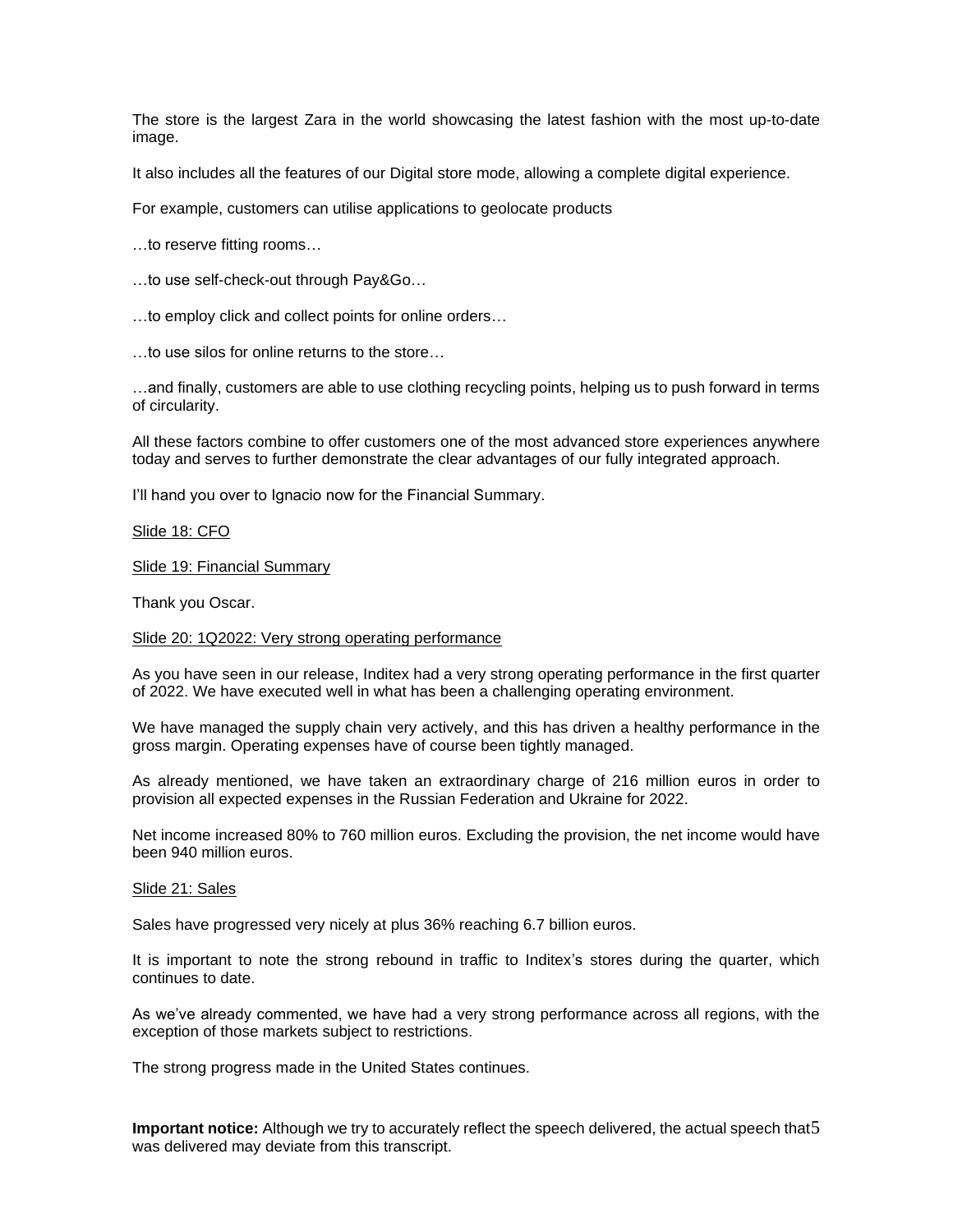## Slide 22: Gross margin

The gross margin reached 60.1%, 20 basis points higher than in the same period in 2021 and shows a healthy execution of the business model.

As a side note, this is the highest first quarter gross margin achieved in 10 years.

## Slide 23: Operating efficiencies

There has been very efficient management of operating expenses across all departments and business areas. This has demonstrated our ability to react and adapt to the changing trading environment. As you can see, operating expenses increased below sales growth over the first quarter of 2022.

## Slide 24: Working capital increased 57%

The strong execution over this period can be clearly seen in the evolution of working capital. As you can see in this table, the working capital has grown 57% to 3.3 billion euros.

The closing inventory grew by 27% and reflects the strong sales performance going into the second quarter. The inventory itself is of high quality.

We have decided to accelerate inventory inflows without altering commitment levels, in order to increase product availability in the face of possible supply chain tensions.

We feel comfortable with current inventory levels.

## Slide 25: Strong cash flow and financial condition

These actions, in conjunction with the strong cash flow, took the net cash position to 9.2 billion euros.

And now over to Marcos.

Slide 26: Capital Markets Director Slide 27: Concepts

Thank you

## Slide 28: Store & Online Sales by concept

Over the first three months we have continued with our expansion and have opened stores in 16 different markets. We have progressed with optimisation activities across all concepts.

Store sales across all the concepts have been robust.

## Slide 29: Performance per concept

Zara has generated an exceptional performance over the period. All the formats have progressed strongly, especially Stradivarius, Pull&Bear and Bershka.

## Slide 30: Sustainability

In May 2022, Inditex and Infinited Fiber Company announced a partnership agreement that reflects their shared goal of promoting innovative technologies that move the industry towards textile circularity.

Important notice: Although we try to accurately reflect the speech delivered, the actual speech that6 was delivered may deviate from this transcript.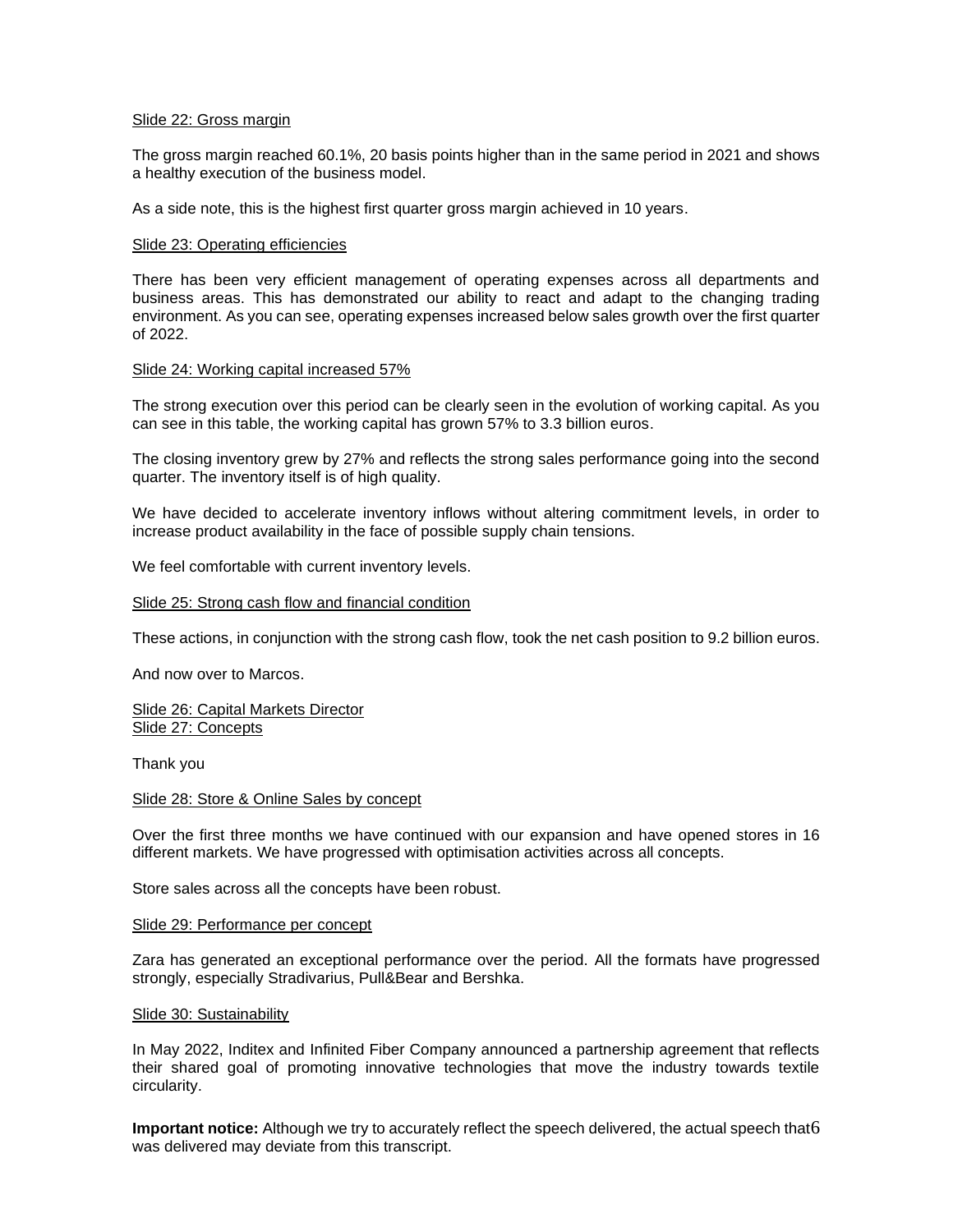Inditex has committed to buying 30% of the future production volume of Infinna, a textile fibre produced by Infinited Fiber Company and created entirely from recycled clothes. The total commitment is for more than 100 million euros over a three-year period, starting in 2024.

#### Slide 31: Infinited Video

As part of this partnership, Zara has launched a capsule collection that incorporates this innovative, high-quality fibre.

The project is another product of Inditex's Sustainability Innovation Hub, our open innovation platform. We work with start-ups, academic institutions and tech centres to promote and scale up innovation in materials, technologies and processes that reduce the environmental footprint of fashion products and help move the industry towards sustainable and circular solutions.

Back to you Oscar.

Slide 32: CEO

Slide 33: Outlook

Thank you.

#### Slide 34: Continuity in Key Strategic Pillars

We continue to deliver upon our long-term goals.

The Group enjoys a unique business model that fully integrates stores and online. This feature continues to be at the core of everything we do. We remain at an early stage in the development of all of this exciting potential.

The talent of our teams here at Inditex is only matched by their level of commitment. It will always be the case that these teams are our main competitive advantage.

Sustainability and digitalisation also remain at the core of our strategy.

I would like to reiterate that our main priority is always to invest in the future profitable growth of the business.

Additionally, we will of course continue with our predictable and attractive dividend policy.

#### Slide 35: Outlook

The strength of the fully integrated business model has been clear in recent times. We plan to continue developing these key long-term priorities in order to maximise organic growth.

The goal is to increase our differentiation in order to provide a unique customer experience.

A key focus is on high quality stores, with the aim that they be fully integrated, digital and eco-efficient. As part of the strategy, we expect online sales to exceed 30% of group sales by 2024.

Stable gross margins have always been a key focus for us.

As we continue to invest in the business, we expect to deliver higher returns and lower capital intensity.

Important notice: Although we try to accurately reflect the speech delivered, the actual speech that<sup>7</sup> was delivered may deviate from this transcript.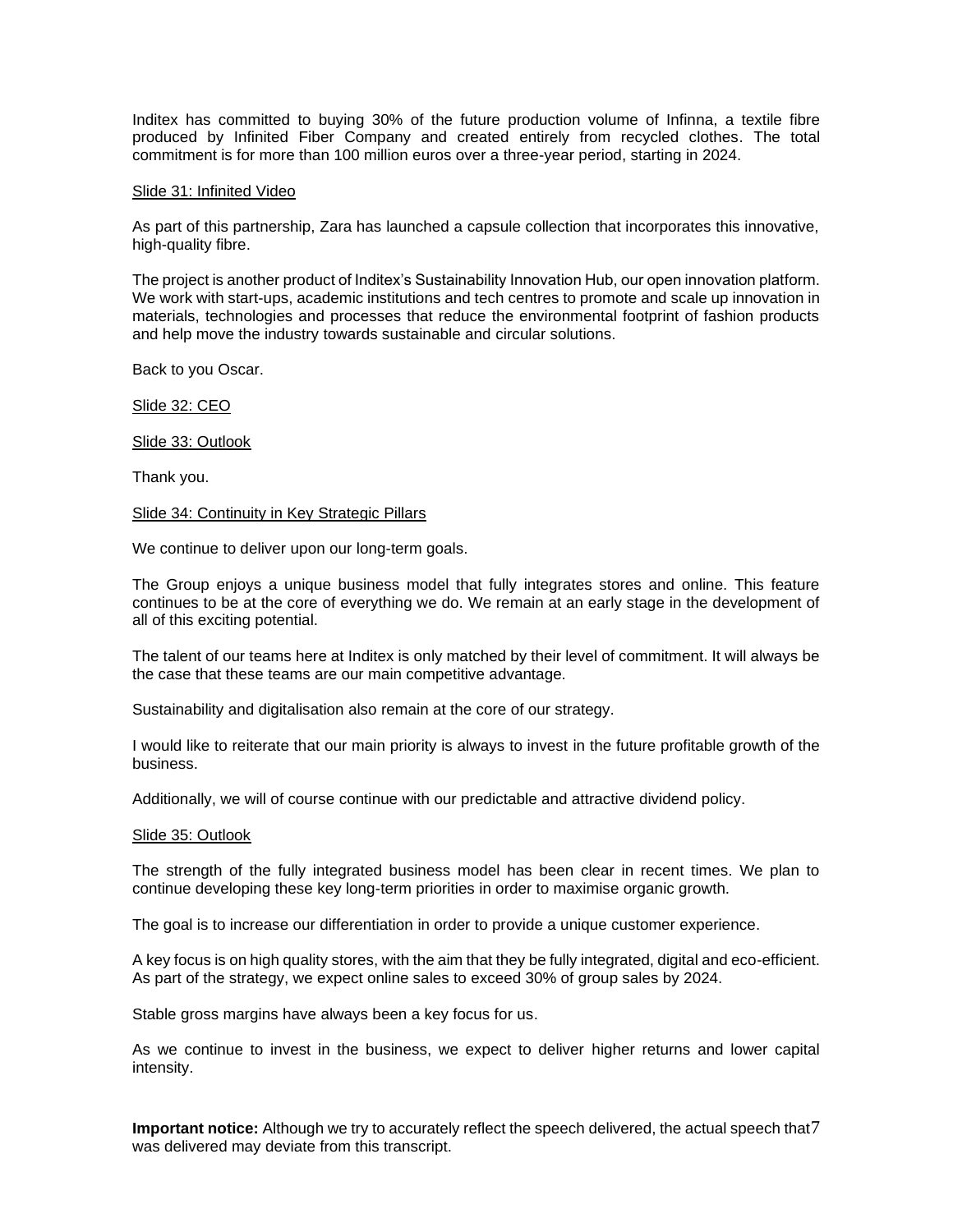We expect capital expenditure of 1.1 billion euros for 2022 which will drive differentiation, digitalisation and sustainability.

## Slide 36: Dividend

The interim dividend for the full year 2021 of 46.5 cents per share was paid on the 2<sup>nd</sup> of May 2022. The final dividend for full year 2021 of 46.5 cents will be paid on the  $2<sup>nd</sup>$  of November 2022.

Inditex's dividend policy of 60% ordinary pay-out and bonus dividends remains in place.

As a reminder, in March the Board of Directors also proposed a total bonus dividend of 40 cents per share to be paid in relation to the fiscal 2022 results.

## Slide 37: 2022 Outlook

Spring/Summer collections have been very well received by our customers. Store and online sales in constant currency between 1 May and 5 June 2022 increased 17% versus the record period in 2021 (+13% in the last two weeks versus the same period in 2021). Currently 90% of stores are open.

## Slide 38: 1Q2022 Results

Thank you for attending. That concludes our presentation for today. We'd be happy to answer any questions you may have.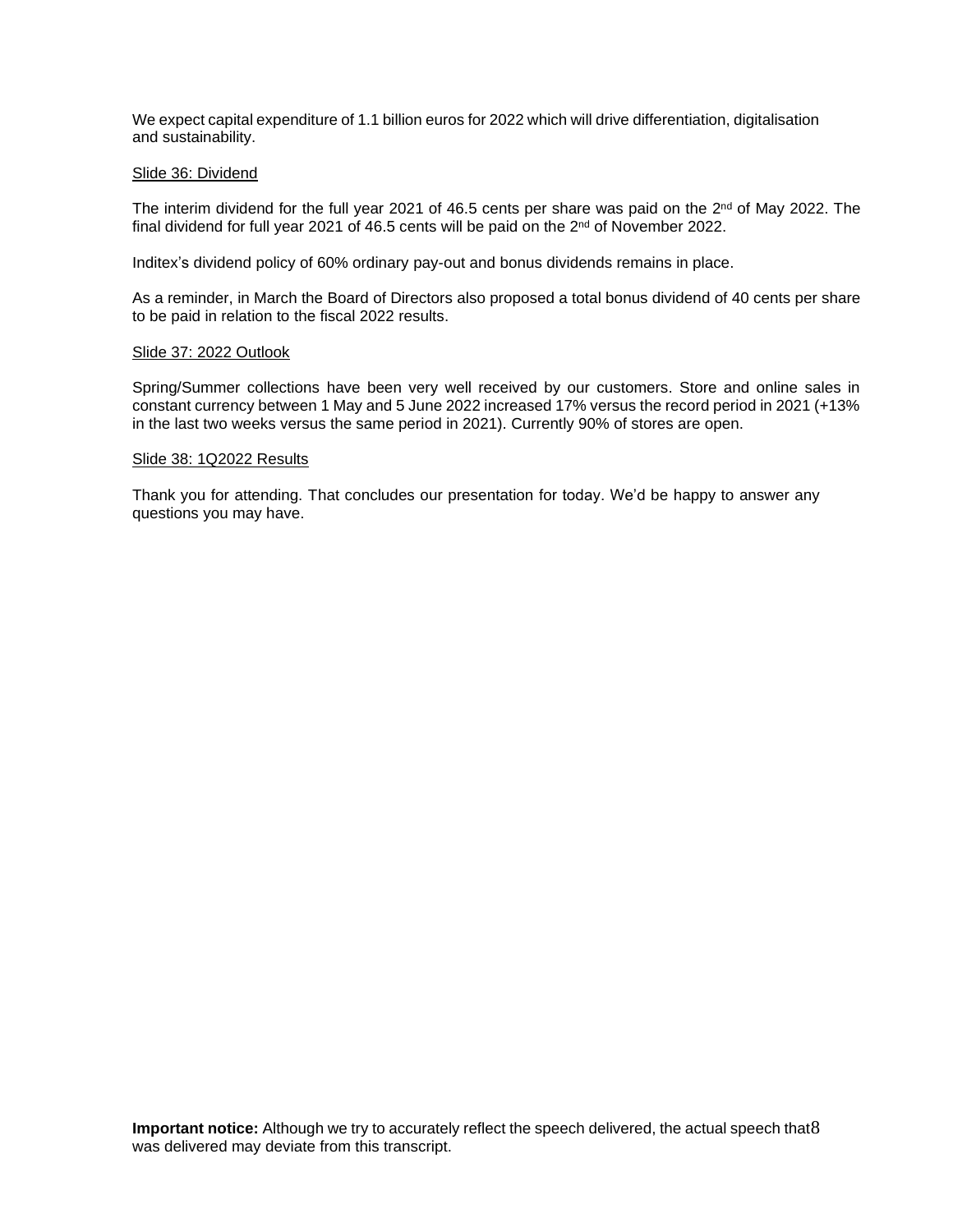#### QUESTIONS & ANSWERS

#### **James O'Shaughnessy - IR**

The telephone Q and A session starts now. If you would like to ask a question, please press star 5 on your telephone keypad. If you wish to withdraw your question, please press star 5 again.

We request that you limit yourself to only one question per turn so we can maximize the number of participants in a session. If you have further queries you may press star 5 again after the next person's question has been addressed. Ensure your phone is not on mute.

The first question comes from Richard Chamberlain at RBC. Please, go ahead.

#### **Richard Chamberlain – RBC - Analyst**

Hello. Thanks. Can I ask a question on the U.S., please? I see you call it out again as a particularly strong market. You are seeing strong sales in the U.S. How are you seeing profitability in that market now? Is it broadly in line with the group average or kind of catching up with the group average? Thank you.

## **Óscar García Maceiras - Inditex - CEO**

Thank you, Richard. Well, the performance is due to the strong execution of our business model and our ability to offer collections with high fashion component. As we mentioned to you at the end of 2021, the USA is now the second largest market for Inditex after Spain. The sales progression in the first quarter was very positive on a global basis. We are very happy, +36%.

And geographically, sales have been remarkable in all markets with the online exception of those subject to restrictions. The strong growth in the U.S. continues and most important factor in the quarter is the strong rebound in store traffics at Inditex stores.

## **James O'Shaughnessy - IR**

Thank you. The next question comes from Anne Critchlow from Societé Generale. Please, go ahead.

#### **Anne Critchlow - Societé Generale - Analyst**

Good morning. Thank you. My question is about footfall. You mentioned that foot fall was up strongly year on year. I'm wondering how much it is up compared to the same period in 2019 versus prepandemic level in the stores that are open. Thank you.

## **Marcos López - Capital Markets Director- Inditex**

I think the answer to that question is very clear and is one of the key topics of these results. We have seen very, very significant sales growth, 36% and the main driver of that was the wish of customers to try to return to their normal lives. Clearly the impact we have seen in store traffic has been across the board. I cannot signal one market. It is a global trend as in the same way you have seen that we have kept with a very healthy progression of our online sales because given the strong comparable the adjustment you have seen in this quarter is not very noticeable.

So, what I would say is that the fully integrated operation of Inditex provides very strong advantages, it is the business model. So clearly, we are very much in positive terms over 2019 as we have shown in our results. And this continues into the second quarter. And we think this is the most important message.

Important notice: Although we try to accurately reflect the speech delivered, the actual speech that9 was delivered may deviate from this transcript.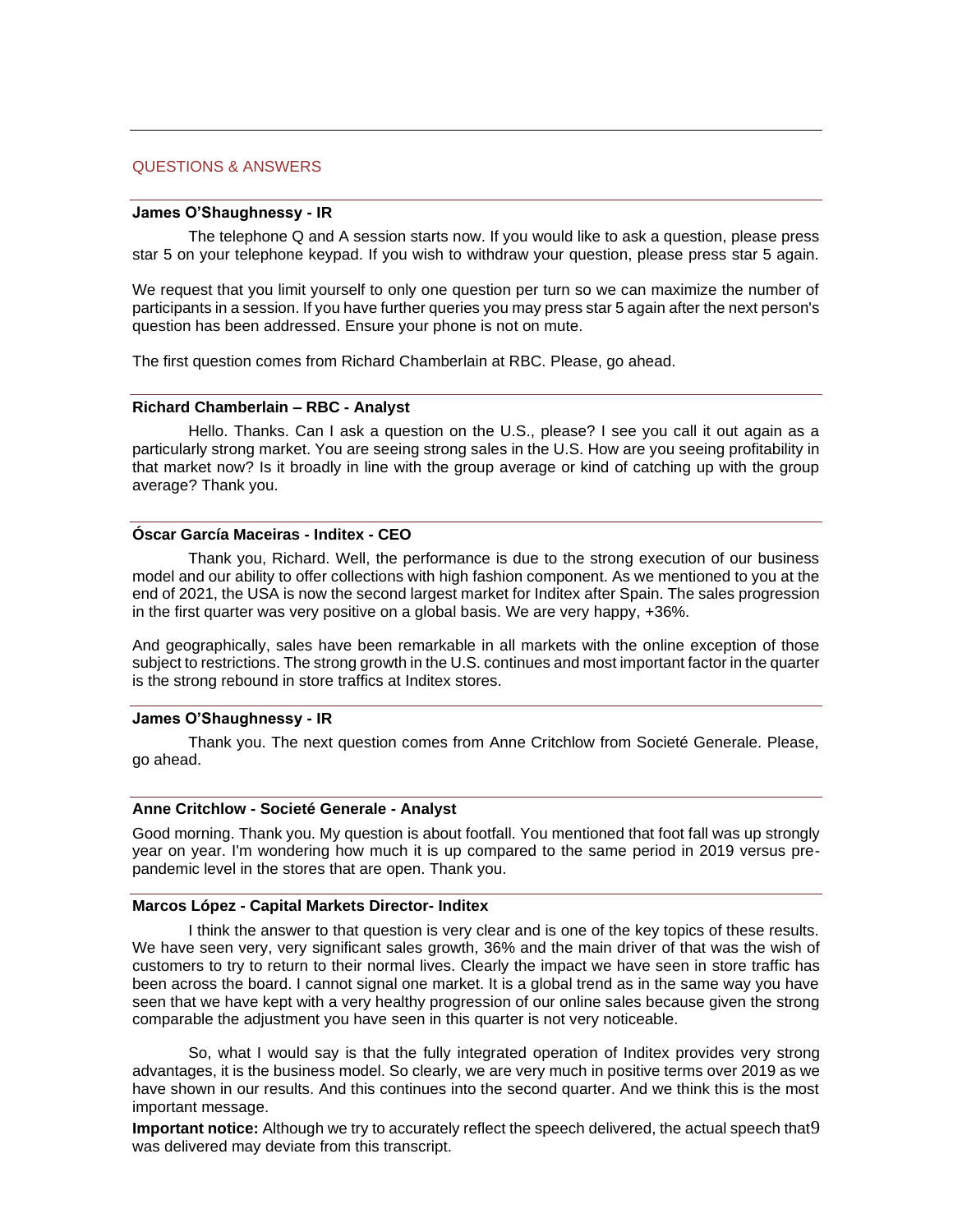## **James O'Shaughnessy - IR**

The next question comes from Rebecca McClellan from Santander. Please go ahead Rebecca.

## **Rebecca McClellan - Santander - Analyst**

Yes, hello, good morning. My question is about inventory. Of the 27% inventory growth year on year at the end of 1Q, how much of that reflects average unit cost inflation versus actual volume growth, please?

## **Marcos López - Capital Markets Director- Inditex**

Well, what we have said in the note is that inventory is of very high quality. The main driver was the decision of the company to bring forward some shipments to make sure that we had the right inventory in case there were tensions in the supply chain. And obviously, in the inventory there is always a mix effect and also the price adjustment that we mentioned over the first quarter.

 However, the inventory remains very, very healthy. We are selling very well as you can see in the first quarter, +36%. And we are very, very confident in the inventory we have right now. So, all this is reflected in the inventory levels that are very much in line with the strong trading update that we have provided.

## **James O'Shaughnessy - IR**

The next question comes from Warwick Okines from BNP Exane. Please go ahead Rebecca.

## **Warwick Okines – Exane BNP Paribas - Analyst**

Thank you. Good morning. I have got a question about the 216 million euro Russian provision, please. Could you say how much is cash? And how much is continuing to pay rent and staff versus assets impairments or inventory write downs?

## **Marcos López - Capital Markets Director- Inditex**

To be precise what the provision reflects is all expected expenses up to the end of this year. So, it is a non-cash provision.

#### **James O'Shaughnessy - IR**

The next question comes from Nick Coulter at Citigroup. Please go ahead, Nick. Go ahead.

## **Nick Coulter – CitiGroup - Analyst**

Good morning. Can I ask if you are seeing any volume response in any of your markets as you push prices through, please? And if you are seeing resilience, whether you think that's unique to Inditex. Thank you.

#### **Óscar García Maceiras - Inditex - CEO**

Thank you, Nick. Well, you know that we have a stable pricing policy. And only in those markets with temporary material inflation or currency depreciation, we make the necessary adjustments by commercial format, by product to protect our margins.

Given these selective actions, we continue to expect pricing to contribute to 2022 Spring/Summer sales in single digits, with no impact on volumes as we announced in March. And we remain focused on the season. And you should not expect significant changes in our pricing policy going forward.

#### **James O'Shaughnessy - IR**

**Important notice:** Although we try to accurately reflect the speech delivered, the actual speech 10 that was delivered may deviate from this transcript.